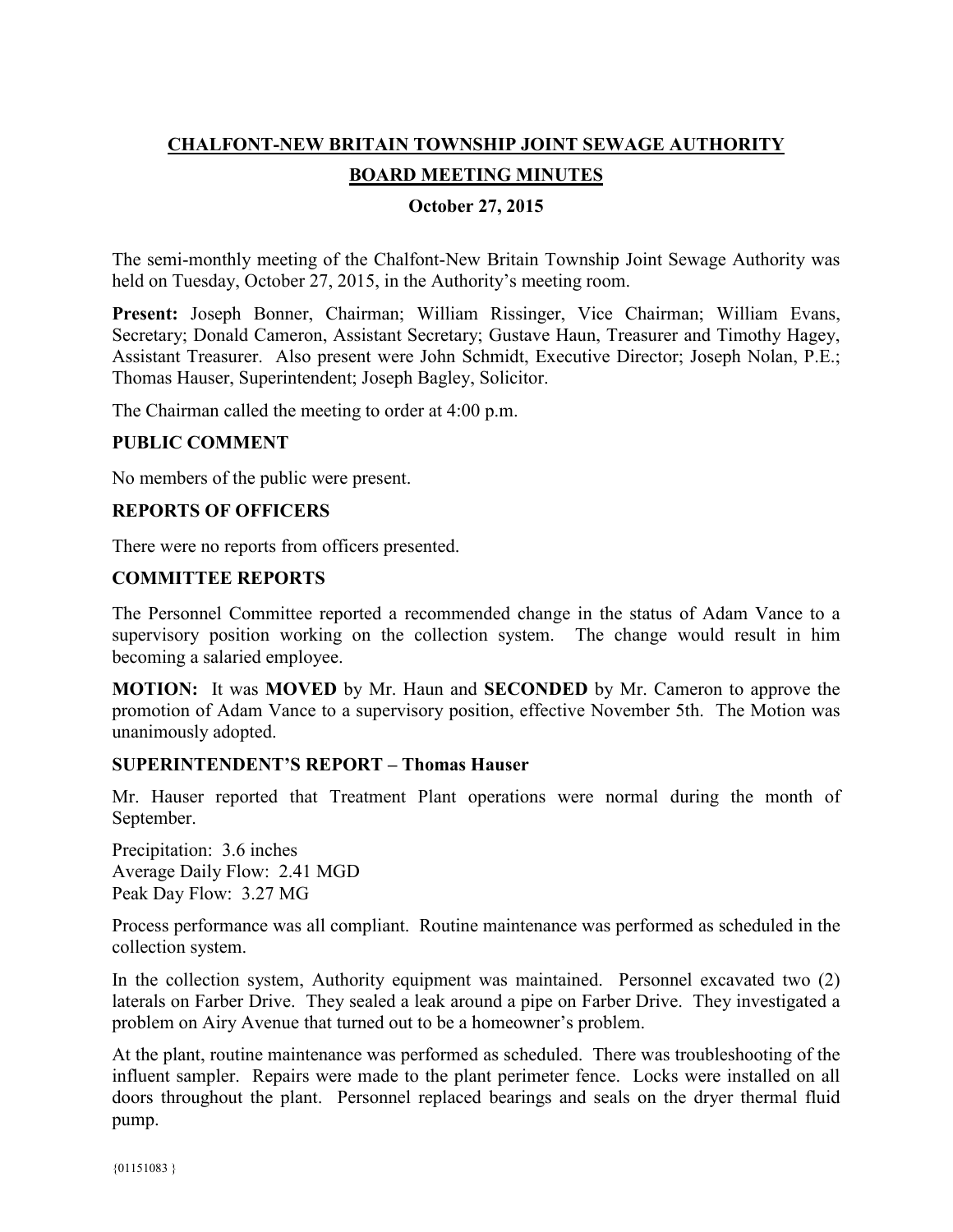There was a discussion, and the Board asked questions, regarding the DEP inspection on September 2. A notice of violation was issued on the influent sampler. There was another notice of violation regarding biosolids. The Authority responded to such notices in writing to DEP. There was an extended discussion regarding the DEP inspection.

# **EXECUTIVE DIRECTOR'S REPORT – John E. Schmidt**

Mr. Schmidt presented a proposed resolution from VALIC restating the VALIC pension plan for the Authority.

**MOTION:** It was **MOVED** by Mr. Cameron and **SECONDED** by Mr. Evans to approve Resolution No. 2015-2 restating the pension plan. The Motion was unanimously adopted.

Mr. Schmidt reported on the DEP payment. He referenced a memo from Paul Logan, Esquire. He reported that he had talked to Mr. Logan. The (lack of a) Pennsylvania State Budget was discussed.

**MOTION:** It was **MOVED** by Mr. Hagey and **SECONDED** by Mr. Haun to approve a settlement stipulation and accept \$65,193.76 from DEP. The Motion was unanimously adopted.

Mr. Schmidt reported on a regulatory alert received regarding a draft nutrient impact assessment protocol for wadeable streams from Hall & Associates. There was a brief discussion regarding the protocol and its potential impact. A consensus was reached that there be further discussion of this issue at the next Board meeting if more information can be obtained.

Mr. Schmidt reported on his meeting with the insurance broker. Mr. Schmidt distributed materials to the Board consisting of a summary of health insurance plan proposals. Mr. Schmidt recommends a change to an Affordable Care Act Plan with Blue Cross referred to as the Bronze Plan. Medicare-eligible individuals would be re-instated onto a Blue Cross Medicare HMO plan. The proposed plans could save about \$20,000.00 over an Aetna renewal. There was a discussion regarding the potential benefits of the Bronze Plan. One advantage is that a cost savings actually benefits employees on the plan because they pay for 5% of the premium costs. Deductibles and co-pays will be continued to be covered by the Authority by way of a Health Reimbursement Arrangement.

**MOTION:** It was **MOVED** by Mr. Haun and **SECONDED** by Mr. Rissinger to approve entering into the Blue Cross plans for the coming year, effective December 1st. The Motion was unanimously adopted. There was a brief discussion regarding the relatively flat cost trending for health insurance plans of the Authority over the last twelve (12) years.

Mr. Schmidt reported that November 15 is the deadline to close out the Univest loan. A small amount remaining in the loan will be drawn down by November 15.

Mr. Schmidt recommended closing out Escrow No. 109 for 128 South Limekiln Pike which is an individual residence.

**MOTION:** It was **MOVED** by Mr. Hagey and **SECONDED** by Mr. Evans to close out Escrow No. 109. The Motion was unanimously adopted.

Mr. Schmidt asked if there were any changes to the minutes for October 13. None were suggested.

Mr. Schmidt reminded the Board of the PMAA dinner on November 12.